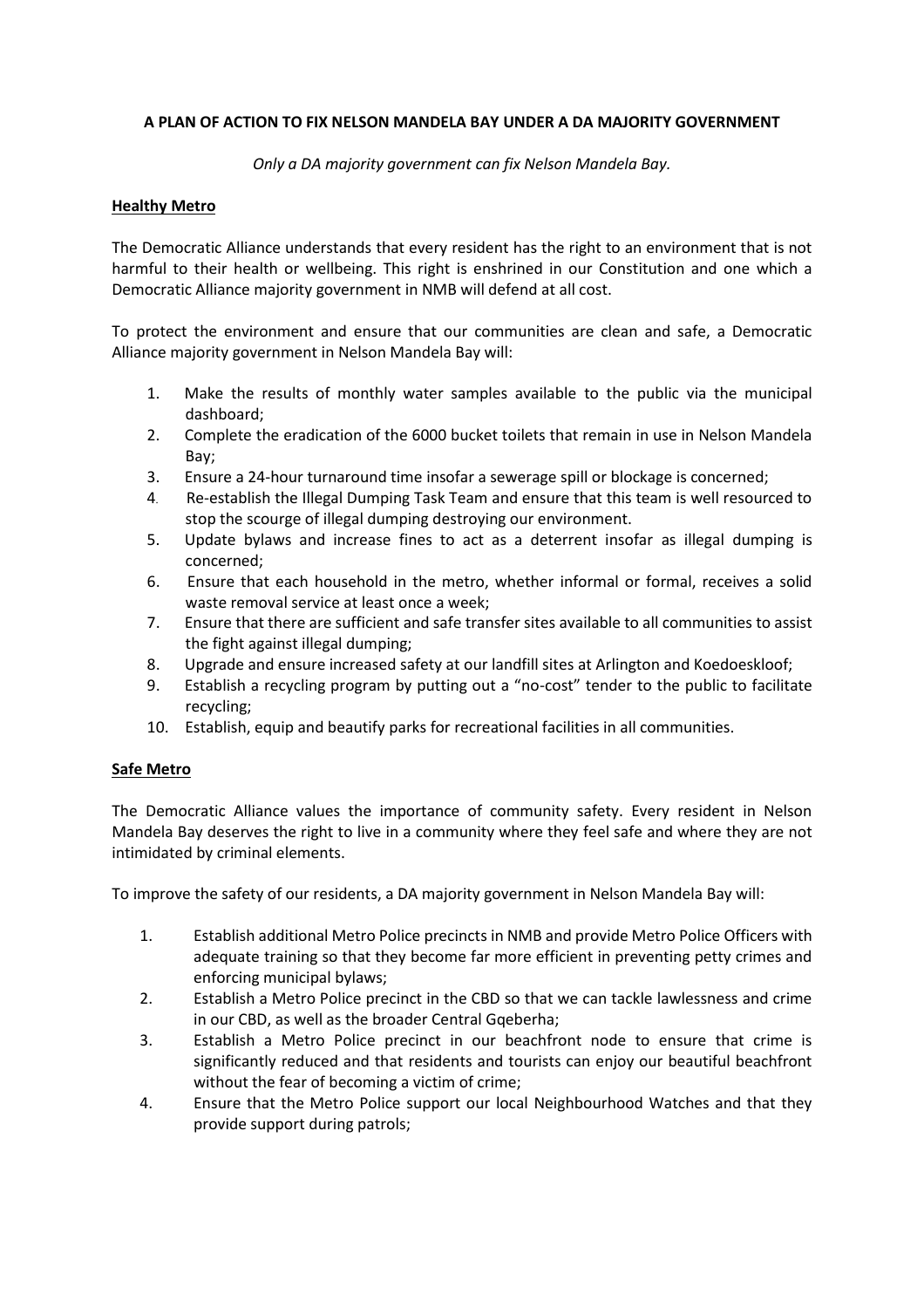- 5. Capacitate and train members of our Neighbourhood Watches to ensure optimal efficiency of these units;
- 6. Ensure that the Metro Police not only supports SAPS but that they also act as a critical link between our communities and SAPS;
- 7. Role out "Shot Spotter" technology to all areas that are affected by gangsterism. This early warning system has already proven very effective in the community of Helenvale;
- 8. Upgrade fire stations where necessary and ensure that these units are well equipped and resourced;
- 9. Ensure daily roadblocks across the metro to address the lawlessness on our roads;
- 10. Establish and capacitate an anti-vandalism unit to protect municipal and community assets;
- 11. Roll out a comprehensive CCTV-camera system across the metro to assist SAPS and Neighbourhood Watches to prevent and fight crime.

# **Efficient Metro**

To take Nelson Mandela Bay forward again, we have to get the basics right. Basic service delivery in Nelson Mandela Bay is not yet up to standard. Ensuring that our metro becomes more efficient in delivering services is the top priority for a DA majority government.

To ensure that we fix Nelson Mandela Bay and improve our service delivery, a Democratic Alliance government will:

- 1. Headhunt professional administrators to fix our broken administration. This includes a competent City Manager, Executive Directors, Engineers and Town Planners;
- 2. Establish ten Sub-councils so that governance can be taken closer to the people. Sub-Councils will have the authority to make decisions on a broad range of municipal matters and will also play a planning role with regards to future development in the respective geographical areas;
- 3. Invest in our water infrastructure as well as the human resources in our water services department so that the metro achieve a 48 hour turnaround time for fixing leaks;
- 4. Implement a turnaround strategy to fix our Electricity Department and to make it financially viable again. The NMB Electricity Department runs at a considerable loss and is no longer an income generator for the metro. The main reasons for same are:
	- I) An estimated 20000 formal households have tampered with their electricity metres or have direct supply from the metro. An audit must be done to inspect and verify each electricity metre in Nelson Mandela Bay, and a zerotolerance stance should be taken against those defrauding the institution;
	- II) There are thousands of illegal electricity connections by indigent households in informal settlements. These informal and unsafe connections need to be formalised by the Municipality. National Government makes grant funding available through its equitable share specifically for this purpose so that indigent families can receive a free, basic allocation of electricity paid for by the government.
	- III) A lack of investment into the electricity infrastructure has, over the years, eroded the efficiency of our grid. Ageing infrastructure needs to be replaced so that there are fewer technical losses by the department;
- 4. Identify ways to acquire at least 50% of all electricity from alternative sources by 2026 so that Nelson Mandela Bay can become less reliant on ESKOM;
- 5. The Roads and Stormwater Directorate will be capacitated and resourced so that it can have a 72 hour turnaround time to fix potholes;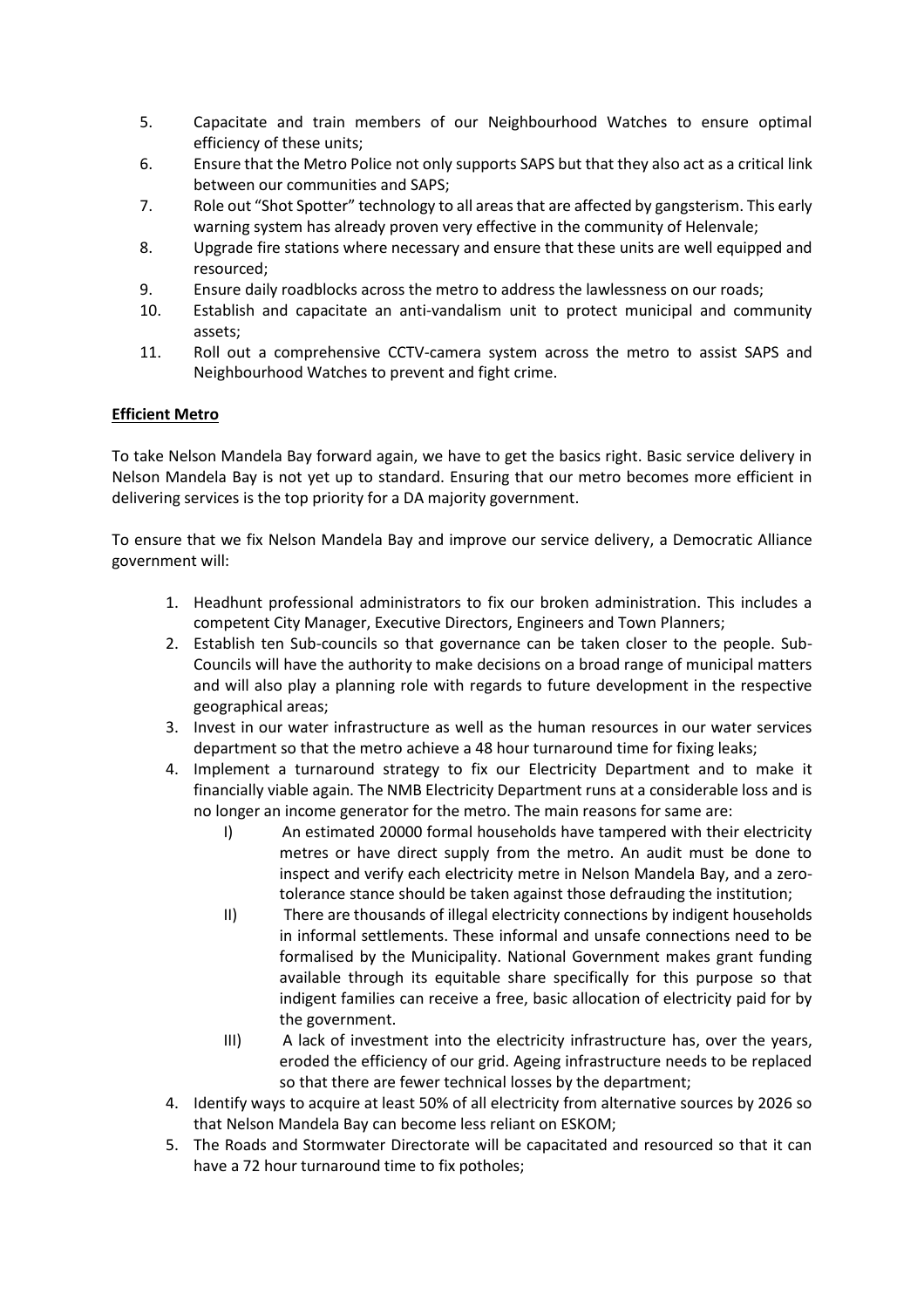- 6. The Electricity and Energy Directorate will be capacitated and resourced so that it can have a seven day turnaround time to fix streetlights;
- 7. Ensure an optimal 7-day turnaround time for building plan approval;
- 8. Capacitate its town planning department so that there is a 90-day turnaround time for town planning amendments from date of submission until the date of approval by Council;
- 9. Table a five-year budget (MTREF) within the first budget year cycle which will identify and fund (as far as possible) all future infrastructure projects by the metro over its term of office. Included in this budget must be credible budget assumptions as to proposed tariff increases over the five years;
- 10. Ensure that all Bid Adjudication Committees (BAC) are open to the public and is held at Council Chambers, City Hall. Minutes of BAC meetings will be made available to the public within seven days of a meeting;
- 11. Internal Audit will be capacitated so that investigations into impropriety can be completed more speedily.

# **Resilient Metro**

Nelson Mandela Bay must develop the ability to respond to the challenges of an ever-changing world and environment. A resilient Nelson Mandela Bay will put plans in place to address the effects of climate change, become more energy-efficient and identify alternative revenue resources as consumer behaviour continues to change.

To ensure that Nelson Mandela Bay adapts to changing times to become more resilient, a Democratic Alliance majority government will:

- 1. Prioritise water security by:
	- increase spending on the maintenance of our existing water infrastructure to reduce water losses;
	- Draft a new NMB Water Masterplan to provide solutions to reduce demand and augment supply;
	- Identify alternative water resources such as sustainable groundwater extraction and affordable desalination plants;
	- Ensure that all new building plans for residential and commercial developments be approved subject to a specified minimum water storage facility being built;
	- Partner with the Department of Water Affairs to further develop capacity via the Nooitgedacht low-level scheme;
	- Lobby National Government to commit to long term developments of bulk water infrastructure, which is a national competency;
	- Institute a program to facilitate the eradication of alien vegetation in the catchment areas of Nelson Mandela Bay storage dams;
- 2. Investigate the viability of becoming a fibre internet supplier. Nelson Mandela Bay needs additional revenue streams, and data can become a fifth utility for the administration;
- 3. Ensure that free WIFI is available at all municipal libraries, customer care centres and tourism nodes such as the Beachfront;
- 4. Ensure that all municipal buildings and streetlights are energy efficient where possible;
- 5. Ensure that residents that choose to go off-grid can feed excess electricity efficiently into the grid and be paid for same;
- 6. Identify alternative energy resources and producers, to ensure that at least 50% of all electricity that is purchased and/or acquired by Nelson Mandela Bay comes from sources other than ESKOM by 2026;